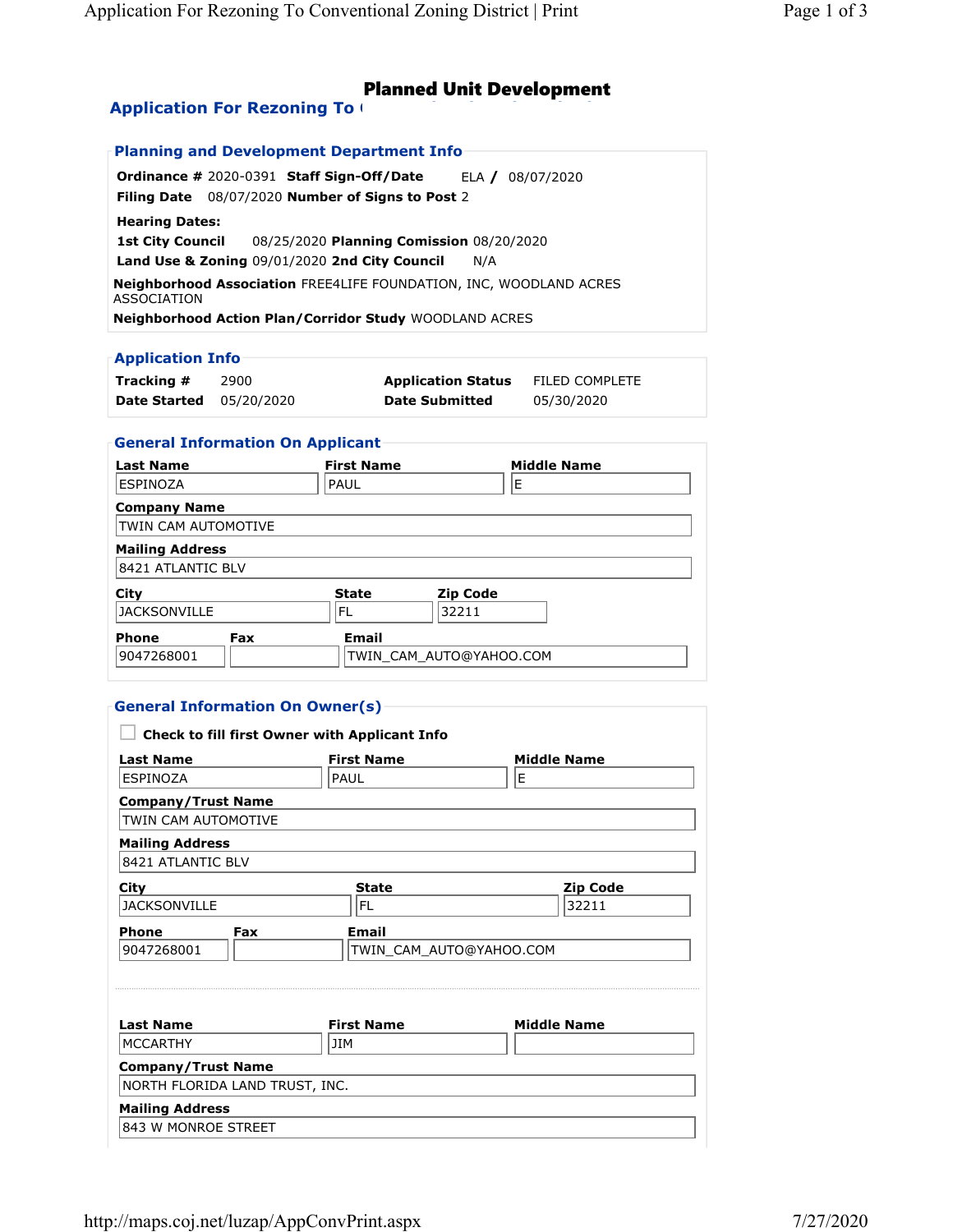| <b>State</b>    | <b>Zip Code</b> |
|-----------------|-----------------|
| FL              | 32202           |
| Email           |                 |
| RPERRY@NFLT.ORG |                 |
|                 |                 |

### Property Information

| Map             | RE#                                                                                                                        |                  | <b>Council Planning</b><br><b>District District</b> | <b>From Zoning</b><br>District(s)                                                                                                              | <b>To Zoning</b><br><b>District</b>                                                                                                                                                                                                                                                                                                                                                                                                                                                                                                                      |
|-----------------|----------------------------------------------------------------------------------------------------------------------------|------------------|-----------------------------------------------------|------------------------------------------------------------------------------------------------------------------------------------------------|----------------------------------------------------------------------------------------------------------------------------------------------------------------------------------------------------------------------------------------------------------------------------------------------------------------------------------------------------------------------------------------------------------------------------------------------------------------------------------------------------------------------------------------------------------|
| Map             | 144788 0000                                                                                                                | 1                | 2                                                   | CO                                                                                                                                             | <b>PUD</b>                                                                                                                                                                                                                                                                                                                                                                                                                                                                                                                                               |
| Map             | 144789 0000                                                                                                                | $\vert$ 1        | $\overline{2}$                                      | CO                                                                                                                                             | <b>PUD</b>                                                                                                                                                                                                                                                                                                                                                                                                                                                                                                                                               |
|                 | <b>Existing Land Use Category</b>                                                                                          |                  |                                                     | Ensure that RE# is a 10 digit number with a space $( # # # # # # # # #)$                                                                       |                                                                                                                                                                                                                                                                                                                                                                                                                                                                                                                                                          |
| CGC             |                                                                                                                            |                  |                                                     |                                                                                                                                                |                                                                                                                                                                                                                                                                                                                                                                                                                                                                                                                                                          |
|                 | <b>Land Use Category Proposed?</b><br>If Yes, State Land Use Application #<br>Total Land Area (Nearest 1/100th of an Acre) |                  |                                                     | 0.99                                                                                                                                           |                                                                                                                                                                                                                                                                                                                                                                                                                                                                                                                                                          |
|                 | <b>Justification For Rezoning Application</b>                                                                              |                  |                                                     |                                                                                                                                                |                                                                                                                                                                                                                                                                                                                                                                                                                                                                                                                                                          |
|                 |                                                                                                                            |                  |                                                     | ARE ALSO "CCG-2". WE DO NOT FORESEE THIS REZONING TO BECOME AN ISSUE.<br>SALES BACK-LOT, NOT CURRENTLY POSSIBLE WITH "CO" ZONING RESTRICTIONS. | MOST OF THE SURROUNDING PROPERTIES BORDERING THE ADJACENT "RMD-A" ZONE<br>APPROVAL WILL ALLOW POTENTIAL BUYER TO DEVELOP THE VACANT LAND INTO A CAR                                                                                                                                                                                                                                                                                                                                                                                                      |
| House #<br>8113 | CORNER OF ALTON STREET AND ACME STREET<br><b>Between Streets</b>                                                           | <b>ALTON AVE</b> | <b>Street Name, Type and Direction</b>              |                                                                                                                                                | <b>Zip Code</b><br>32211                                                                                                                                                                                                                                                                                                                                                                                                                                                                                                                                 |
|                 | <b>ACME STREET</b>                                                                                                         |                  |                                                     | <b>BOWLAND STREET NORTH</b><br>and                                                                                                             |                                                                                                                                                                                                                                                                                                                                                                                                                                                                                                                                                          |
|                 | for inclusion of information required.                                                                                     |                  |                                                     | <b>Required Attachments For Formal, Complete application</b><br>faint or distorted copy that is difficult to read or duplicate.                | The following items must be attached to each application in the order prescribed below. All<br>pages of the application must be on 81/2" X 11" paper with provision for page numbering by<br>the staff as prescribed in the application instructions manual. Please check each item below<br><b>Exhibit 1</b> $\Box$ A very clear, accurate and legible legal description of the property on the<br>form provided with application package (Exhibit 1). The legal description<br>(which may be either lot and block or metes and bounds) should not be a |
|                 |                                                                                                                            |                  |                                                     | <b>Exhibit A</b> $\sqrt{ }$ Property Ownership Affidavit - Notarized Letter(s).                                                                |                                                                                                                                                                                                                                                                                                                                                                                                                                                                                                                                                          |
|                 |                                                                                                                            |                  |                                                     |                                                                                                                                                |                                                                                                                                                                                                                                                                                                                                                                                                                                                                                                                                                          |
|                 | <b>Exhibit B</b> $\sqrt{ }$ Agent Authorization - Notarized letter(s) designating the agent.                               |                  |                                                     |                                                                                                                                                |                                                                                                                                                                                                                                                                                                                                                                                                                                                                                                                                                          |

#### Justification For Rezoning Application

| <b>Location Of Property</b>                                          |                  |       |  |  |
|----------------------------------------------------------------------|------------------|-------|--|--|
| <b>General Location</b>                                              |                  |       |  |  |
| CORNER OF ALTON STREET AND ACME STREET                               |                  |       |  |  |
| <b>Street Name, Type and Direction</b><br>House #<br><b>Zip Code</b> |                  |       |  |  |
| 8113                                                                 | <b>ALTON AVE</b> | 32211 |  |  |
| <b>Between Streets</b>                                               |                  |       |  |  |
| BOWLAND STREET NORTH<br>ACME STREET<br>and                           |                  |       |  |  |

#### Required Attachments For Formal, Complete application

#### Supplemental Information